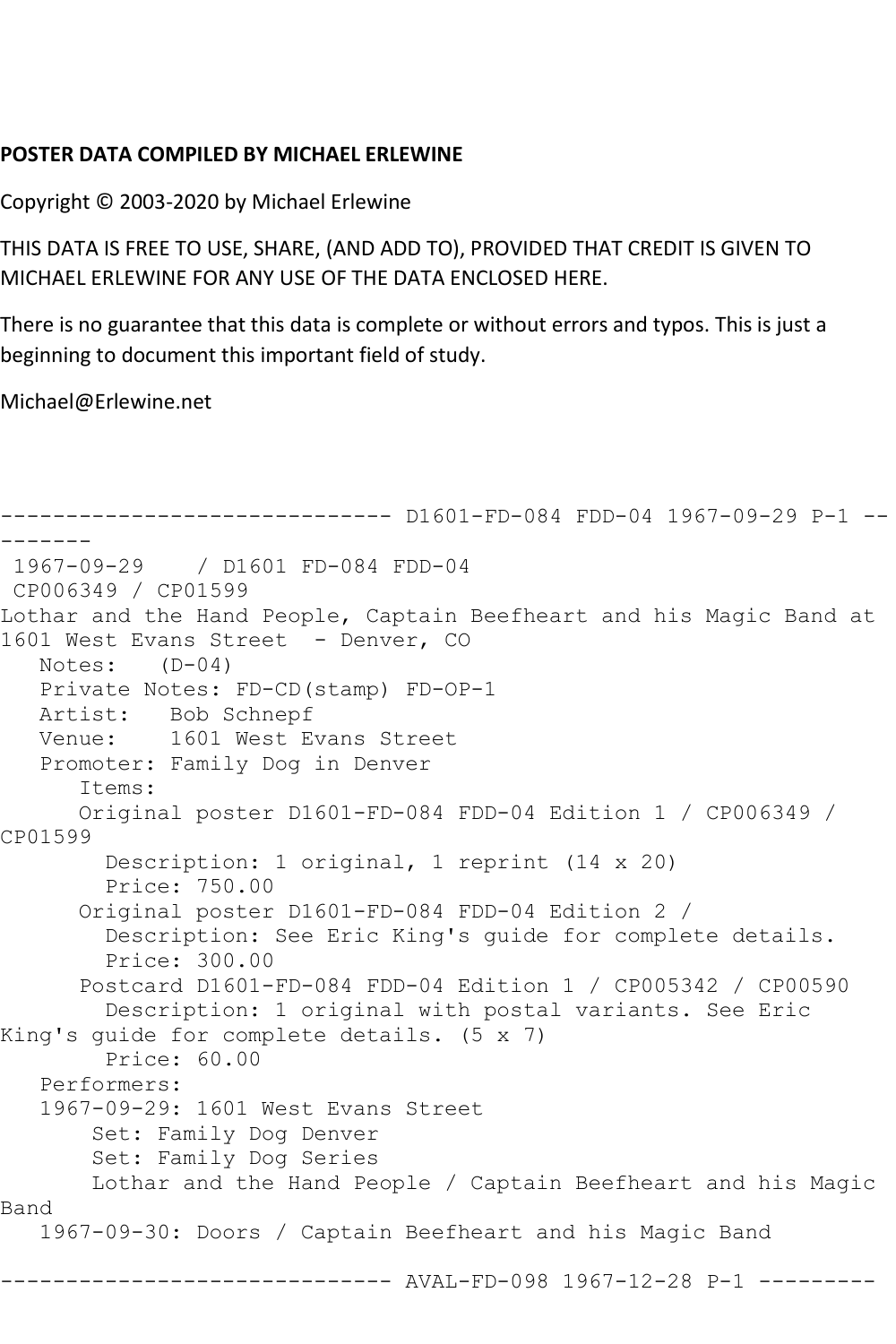```
1967-12-28 / AVAL FD-098
CP008924 / CP04441
Jim Kweskin and his Jug Band, Lee Michaels
   Private Notes: FD-CD(stamp) FD-OP-1
   Artist: Bob Schnepf
   Venue: Set: Family Dog Series
   Promoter: Family Dog Presents
       Items:
       Original poster AVAL-FD-098 Edition 1 / CP008924 / CP04441
         Description: 1 original, 1 reprint (11 x 28)
         Price: 100.00
       Postcard AVAL-FD-098 Edition 1 / CP005356 / CP00604
         Description: 1 original with postal variants. See Eric 
King's guide for complete details. (5 x 7)
        Price: 20.00
        AVAL-FD-098 / CP001397 / 1413
        AVAL-FD-098 / CP002763 / 2727
   Performers:
   1967-12-28: Set: Family Dog Series
        Jim Kweskin / Lee Michaels / Blue Cheer
   1967-12-29: Jim Kweskin / Lee Michaels / Blue Cheer
   1967-12-30: Jim Kweskin / Country Joe and the Fish
------------------------------ AVAL-FD-099 1967-12-31 P-1 ---------
1967-12-31 / AVAL FD-099
CP005789 / CP01038
Blue Cheer, Country Joe and the Fish at Avalon Ballroom - San 
Francisco, CA
   Notes: Photo: Thomas Weir
   Private Notes: FD-CD(stamp) FD-OP-1
   Artist: Bob Schnepf
   Venue: Avalon Ballroom
   Promoter: Family Dog Presents
       Items:
       Original poster AVAL-FD-099 Edition 1 / CP005789 / CP01038
         Description: 1 original, 1 reprint (11 x 28)
         Price: 100.00
       Postcard AVAL-FD-099 Edition 1 / CP005357 / CP00605
         Description: 1 original with postal variants. See Eric 
King's guide for complete details. (5 x 7)
         Price: 20.00
   Performers:
   1967-12-31: Avalon Ballroom
        Set: Family Dog Series
        Blue Cheer / Country Joe and the Fish / Lee Michaels / 
Flamin' Groovies / Mad River / MT. Rushmore
```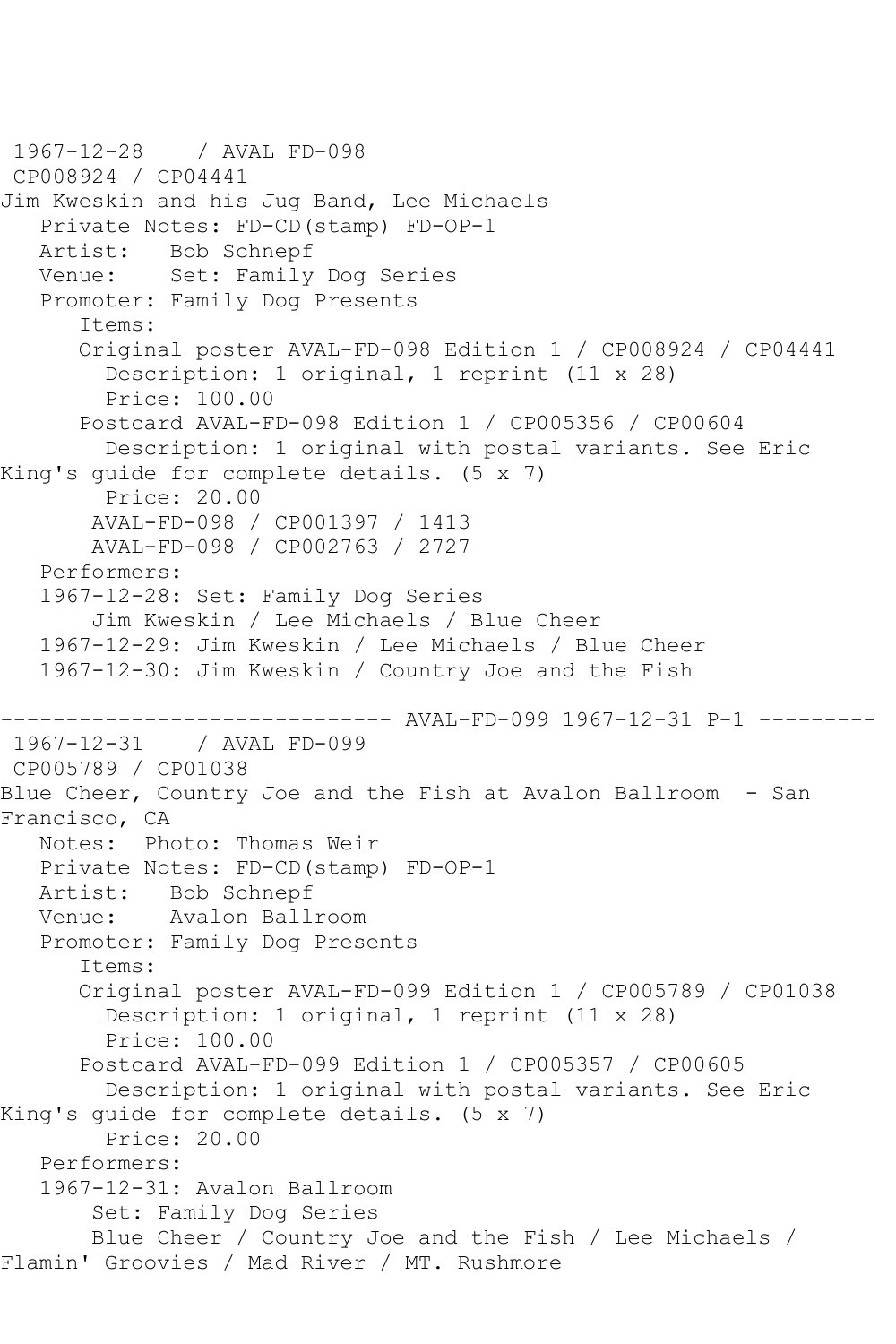------------------------------ AVAL-FD-112 1968-03-29 P-1 --------- 1968-03-29 / AVAL FD-112 CP006387 / CP01637 Jeremy Steig and the Satyrs, Sons of Champlin at Avalon Ballroom - San Francisco, CA Private Notes: FD-CD(bulk) FD-OP-1 Artist: Bob Schnepf Venue: Avalon Ballroom Promoter: Family Dog Presents Items: Original poster AVAL-FD-112 Edition 1 / CP006387 / CP01637 Description: 1 original (13-3/8 x 19-7/8) Price: 75.00 Postcard AVAL-FD-112 Edition 1 / CP005370 / CP00618 Description: 1 original with postal variants. See Eric King's guide for complete details. (5 x 7) Price: 20.00 Performers: 1968-03-29 1968-03-31: Avalon Ballroom Set: Family Dog Series Jeremy Steig / Sons of Champlin / 4th Way / Alexander's Timeless Bloozband ------------------------------ AVAL-FD-118 1968-05-10 P-1 --------- 1968-05-10 / AVAL FD-118 CP006393 / CP01643 Quicksilver Messenger Service, Ace of Cups at Avalon Ballroom - San Francisco, CA Private Notes: FD-CD(stamp) FD-OP-1 Artist: Bob Schnepf Venue: Avalon Ballroom Promoter: Family Dog Presents Items: Original poster AVAL-FD-118 Edition 1 / CP006393 / CP01643 Description: 1 original (14 x 19) Price: 50.00 Postcard AVAL-FD-118 Edition 1 / CP005388 / CP00637 Description: 1 original with postal variants. See Eric King's guide for complete details. (5 x 7) Price: 20.00 Performers: 1968-05-10 1968-05-12: Avalon Ballroom Set: Family Dog Series Quicksilver Messenger Service / Ace of Cups / Flamin' Groovies ------------------------------ AVAL-FD-122 1968-06-07 P-1 ---------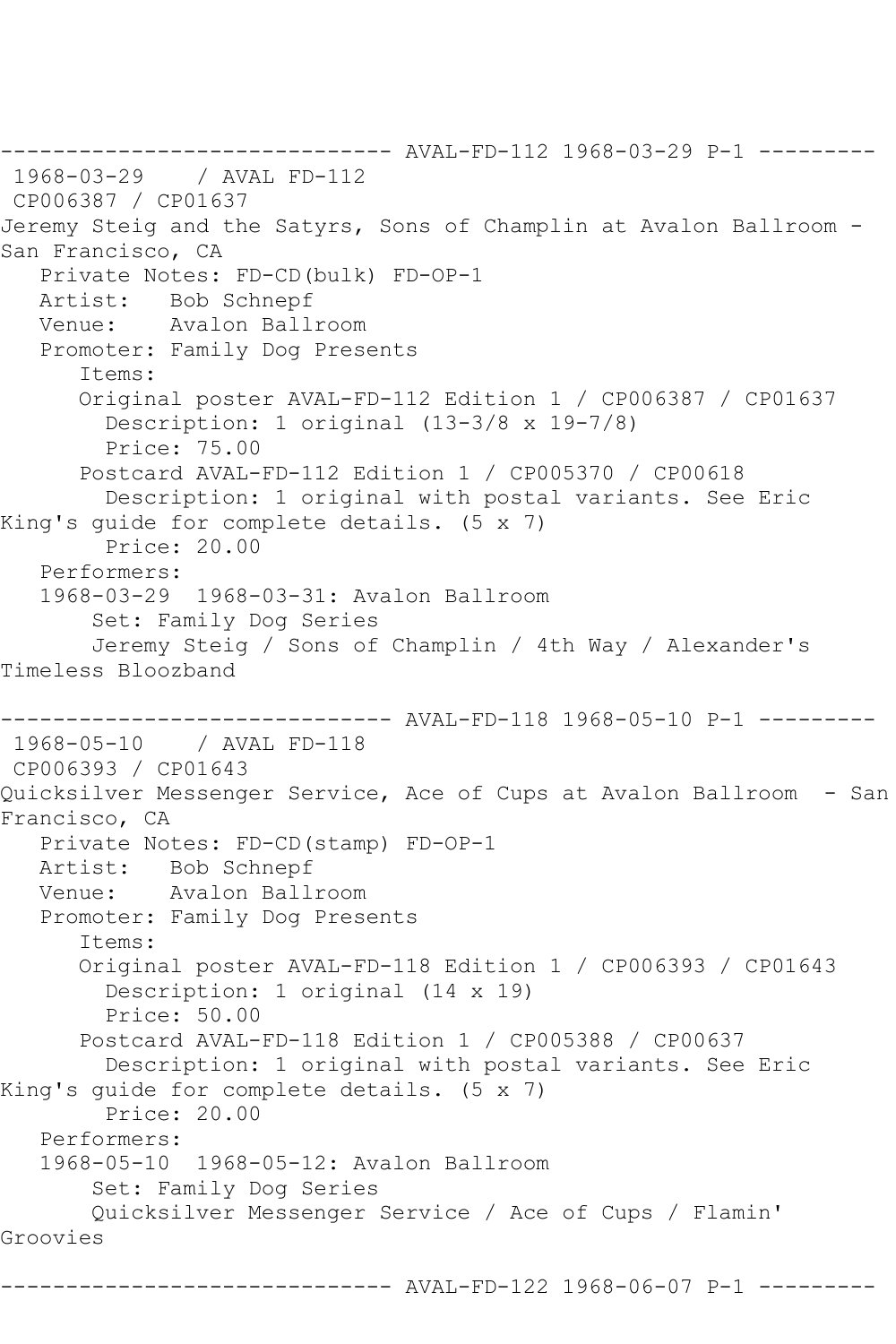1968-06-07 / AVAL FD-122 CP006397 / CP01647 Iron Butterfly, Velvet Underground at Avalon Ballroom - San Francisco, CA Private Notes: FD-CD(stamp) FD-OP-1 Artist: Bob Schnepf Venue: Avalon Ballroom Promoter: Family Dog Presents Items: Original poster AVAL-FD-122 Edition 1 / CP006397 / CP01647 Description: 1 original (13-1/8 x 20) Price: 250.00 Postcard AVAL-FD-122 Edition 1 / CP005393 / CP00642 Description: 1 original with postal variants. See Eric King's guide for complete details. (5 x 7) Price: 50.00 Performers: 1968-06-07 1968-06-09: Avalon Ballroom Set: Family Dog Series Iron Butterfly / Velvet Underground / Chrome Syrcus ------------------------------ CAR 1968-06-20 P-1 --------- 1968-06-20 / CAR CP000748 / 0762 Big Brother and the Holding Company, Fleetwood Mac at Carousel Ballroom - San Francisco, CA Notes: Headstone Productions Artist: Bob Schnepf Venue: Carousel Ballroom Items: Original poster CAR Edition 1 / CP000748 / 0762 (13 x 22-3/4) Handbill  $/$  (5 x 7) Performers: 1968-06-20 1968-06-23: Carousel Ballroom Big Brother and the Holding Company / Fleetwood Mac / DR. John the Night Tripper / Night Tripper ------------------------------ AVAL-FD-131 1968-08-02 P-1 --------- 1968-08-02 / AVAL FD-131 CP006406 / CP01656 Chrome Syrcus, Holy Modal Rounders at Avalon Ballroom - San Francisco, CA Notes: Photo: Jerry Wainwright Private Notes: FD-CD(stamp) FD-OP-1 Artist: Bob Schnepf Venue: Avalon Ballroom Promoter: Family Dog Presents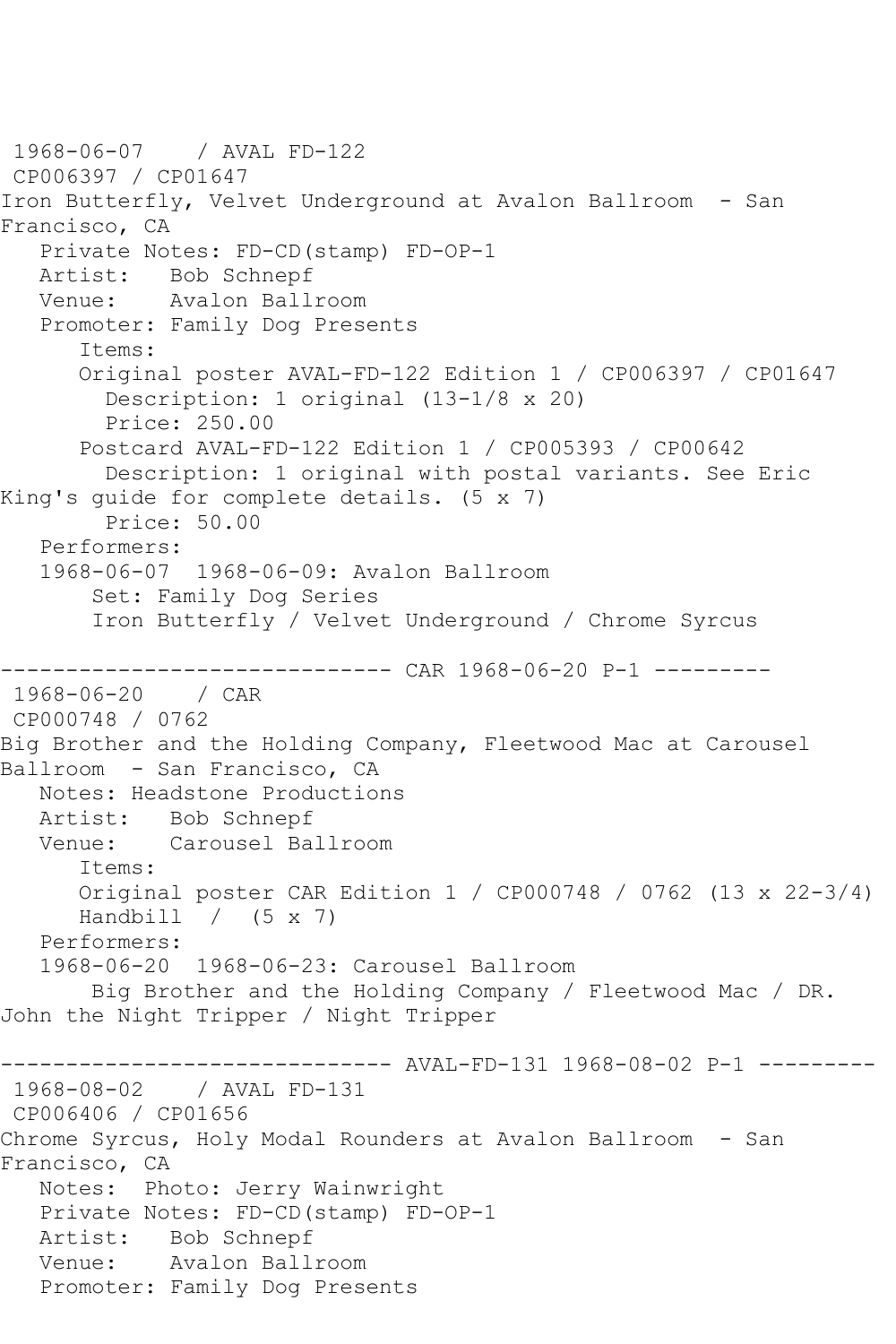```
 Items:
       Original poster AVAL-FD-131 Edition 1 / CP006406 / CP01656
         Description: 1 original with two paper stocks (14 x 21-1/2)
         Price: 200.00
       Postcard AVAL-FD-131 Edition 1 / CP005402 / CP00651
         Description: Double card with FD-131, with postal variants. 
See Eric King's guide for complete details. (4-9/16 x 6-7/16)
         Price: 25.00
    Performers:
    1968-08-02 1968-08-04: Avalon Ballroom
        Set: Family Dog Series
        Chrome Syrcus / Holy Modal Rounders / Pink Floyd
------------------------------ -3.071 1968-09-15 P-1 ---------
1968-09-15 / 3.071
CP009935 / CS05030
Joan Baez, Everly Brothers at Rose Bowl - Pasadena, CA
   Notes: This item appears in the Art of Rock book, plate no. 3.071
  Event: American Music Show at The Rose Bowl<br>Artist: John Van Hamersveld
            John Van Hamersveld
    Venue: Rose Bowl
    Promoter: Pinnacle Productions
       Items:
       Original poster -3.071 Edition 1 / CP009935 / CS05030
         AORPlate: 3.071 
        -3.071 / CP000709 / 0722
         AORPlate: 3.071 
    Performers:
    1968-09-15: Rose Bowl
        Joan Baez / Everly Brothers / Big Brother and the Holding 
Company / Byrds / Country Joe and the Fish / Junior Wells / Buddy 
Guy / Mothers of Invention / Buffy Saint-Marie / Wilson Pickett
------------------------------ WIN-BG-197 1969-10-24 P-1 ---------
1969-10-24 / WIN BG-197
CP007298 / CP02548
Jefferson Airplane, Grateful Dead at Winterland - San Francisco, CA
    Private Notes: BG-CD(A) BG-OP-1
  Artist: Bob Schnepf<br>Venue: Winterland
            Winterland
    Promoter: Bill Graham Original Series
       Items:
       Original poster WIN-BG-197 Edition 1 / CP007298 / CP02548
         Description: 1 original, 1 pirate (14 x 21)
         Price: 400.00
       Postcard WIN-BG-197 Edition 1 / CP007909 / CP03153
```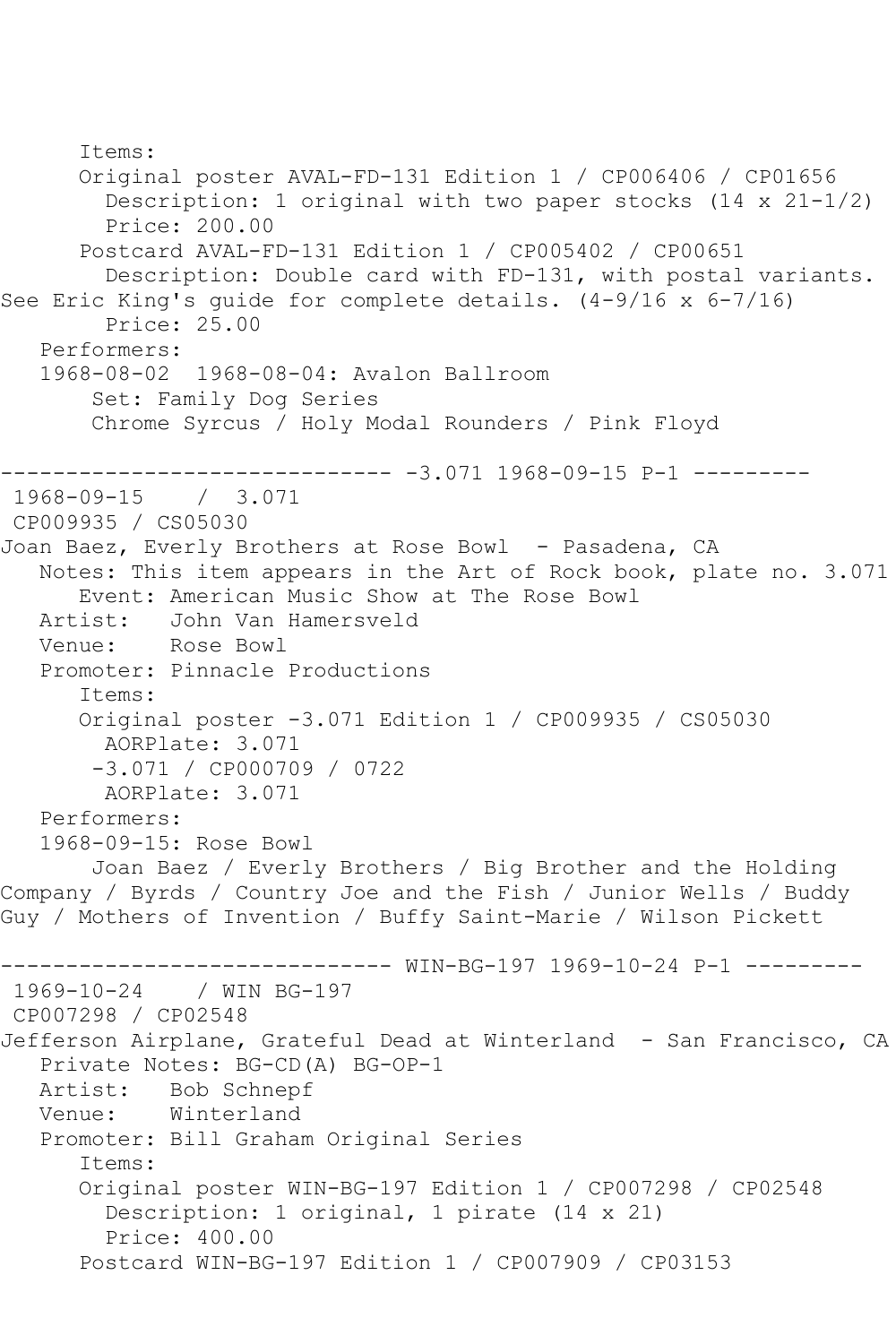Description: original, postal variations, double with BG198  $(4-5/8 \times 7)$  Price: 125.00 Ticket WIN-BG-197 / CP001599 / 1621 Performers: 1969-10-24 1969-10-25: Winterland Jefferson Airplane / Grateful Dead / Sons of Champlin --------- FW-BG-198 1969-10-30 P-1 ---------1969-10-30 / FW BG-198 CP007299 / CP02549 It's a Beautiful Day, Ike and Tina Turner at Fillmore West - San Francisco, CA Private Notes: BG-CD(A) BG-OP-1 Artist: Bob Schnepf Venue: Fillmore West Promoter: Bill Graham Original Series Items: Original poster FW-BG-198 Edition 1 / CP007299 / CP02549 Description: 1 original (14 x 21) Price: 500.00 Postcard FW-BG-198 Edition 1 / CP007891 / CP03135 Description: original, 1 variation, double with BG197 (4-5/8 x 7) Price: 30.00 Performers: 1969-10-30 1969-11-02: Fillmore West It's a Beautiful Day / Ike and Tina Turner / Alice Cooper ------------------------------ FW-BG-209 1969-12-31 P-1 --------- 1969-12-31 CP005815 / CP01064 Joy of Cooking, It's a Beautiful Day at Fillmore West - San Francisco, CA Private Notes: BG-CD(A) BG-OP-1 Artist: Bob Schnepf Venue: Fillmore West Promoter: Bill Graham Original Series Items: Original poster FW-BG-209 Edition 1 / CP005815 / CP01064 Description: 1 original (20-11/16 x 27-3/4) Price: 275.00 Postcard FW-BG-209 Edition 1 / CP007900 / CP03144 Description: 1original, postal variations (7 x 9-1/4) Price: 150.00 Performers: 1969-12-31: Fillmore West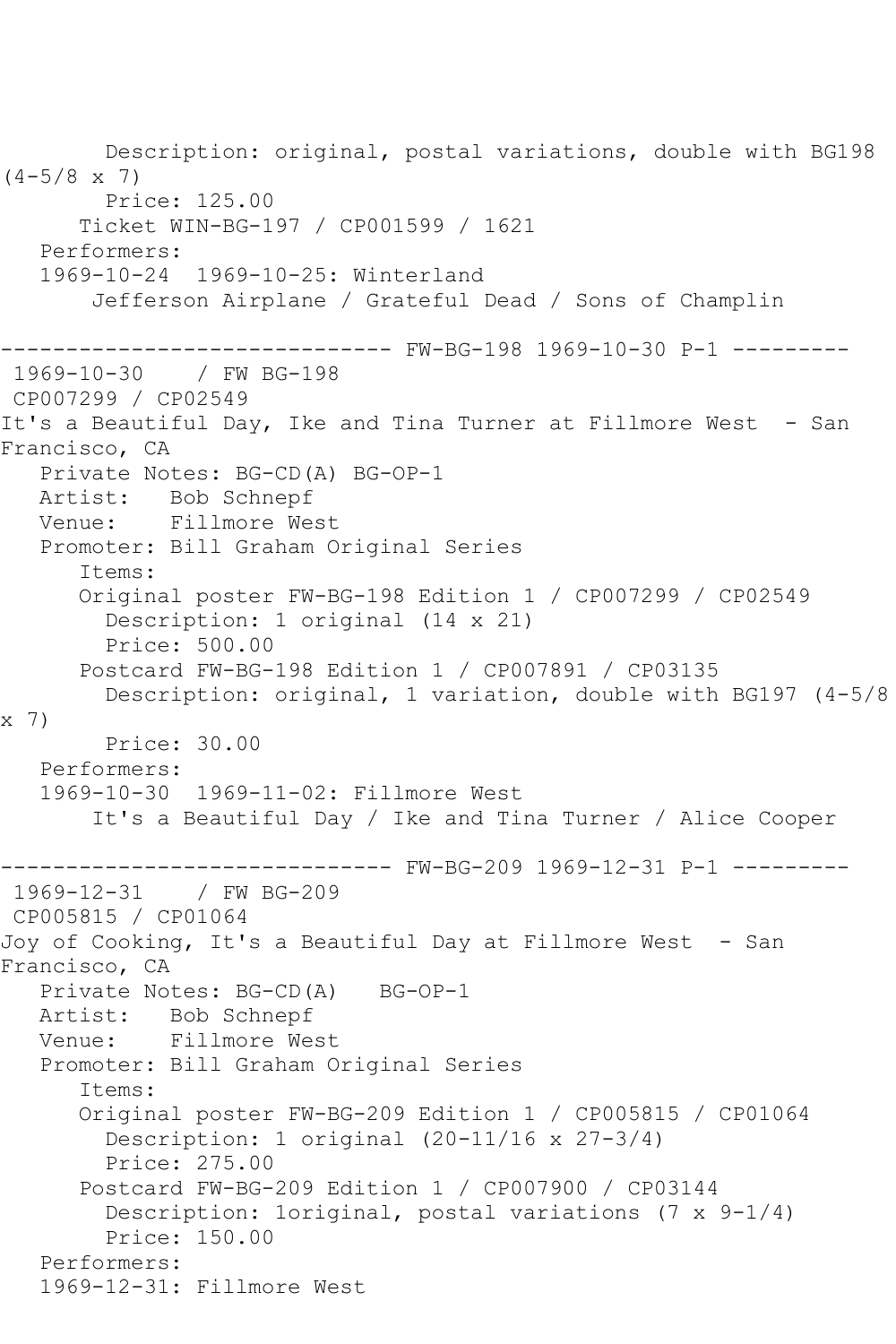Joy of Cooking / It's a Beautiful Day / Carlos Santana 1969-12-31: Winterland Jefferson Airplane / Quicksilver Messenger Service / Sons / Hot Tuna ------------------------------ 1990-04-21 P-1 --------- 1990-04-21 / CP003982 / BSC005 Mayor's Ball at Memorial Coliseum Artist: Bob Schnepf<br>Venue: Memorial Co Memorial Coliseum Items: Original poster Edition 1 / CP003982 / BSC005 Performers: 1990-04-21: Memorial Coliseum ------------------------------ 1992-04-17 P-1 --------- 1992-04-17 / CP003983 / BSC006 Mayors Ball at memorial Coliseum Artist: Bob Schnepf Items: Original poster Edition 1 / CP003983 / BSC006 Performers: 1992-04-17: ------------------------------ GGP 1993-10-23 P-1 --------- 1993-10-23 / GGP CP019579 / XGGHBS32 Rock Poster Expo 1993 at The Hall of Flowers, Golden Gate Park Artist: Gary Houston (Voodoo Catbox)<br>Venue: Golden Gate Park Golden Gate Park Items: Original poster GGP Edition 1 / CP019579 / XGGHBS32 GGP / CP003979 / BSC002 Performers: 1993-10-23 1993-10-24: Golden Gate Park ---------- GGP 1994-10-21 P-1 ---------1994-10-21 / GGP CP005835 / CP01084 Rock Art Expo at Golden Gate Park - San Francisco, CA Private Notes: \* A/A- signed 50 CHECK Artist: Bob Schnepf Venue: Golden Gate Park